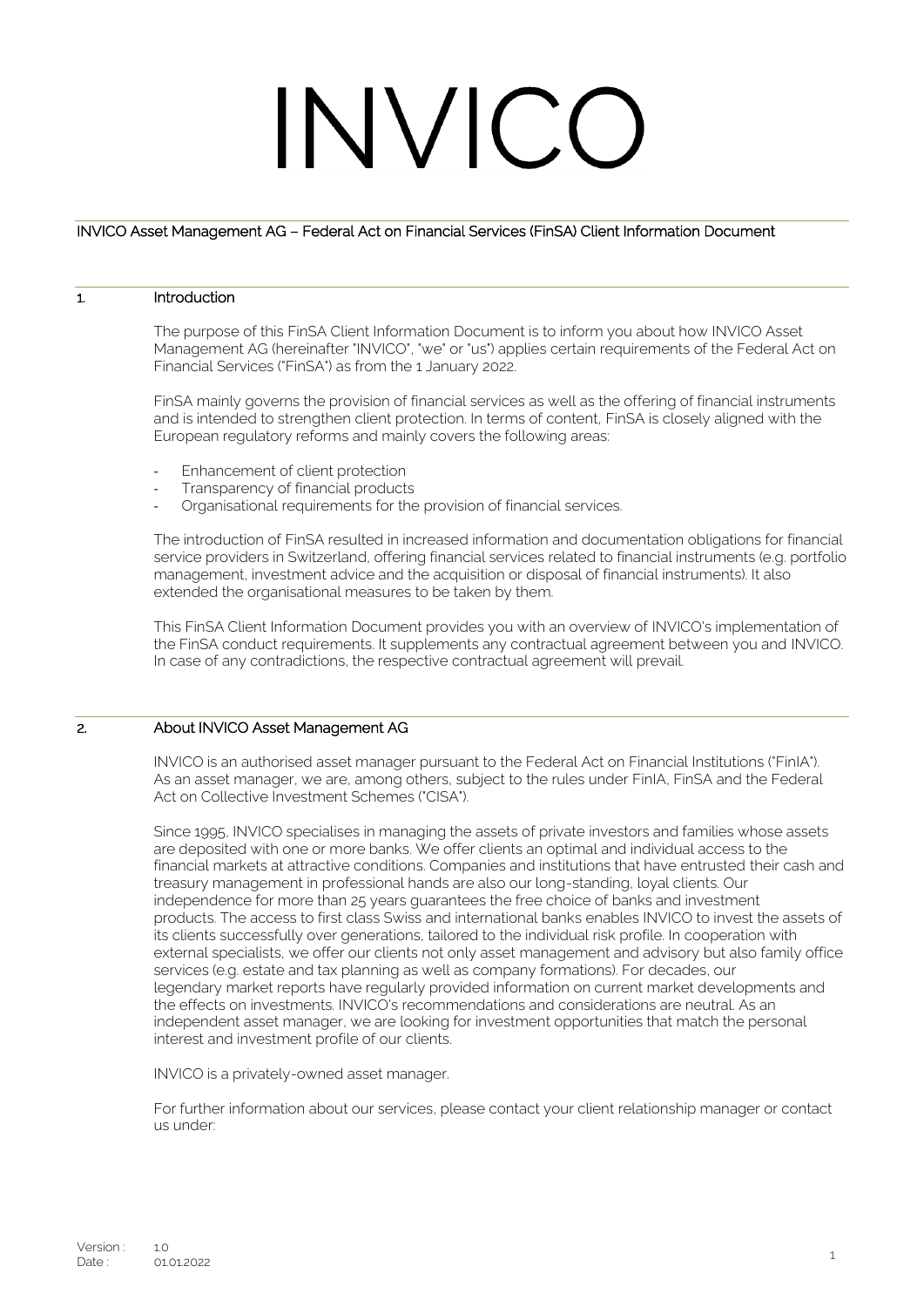# INVICO Asset Management AG

Kirchgasse 24 8001 Zurich Switzerland +41 44 267 60 80 info@invico-asset.ch www.invico-asset.ch

## 3. Regulatory Information

INVICO is a member of the self-regulatory organisation VQF Verein zur Qualitätssicherung bei Finanzdienstleistungen. Contact details:

## VQF Verein zur Qualitätssicherung bei Finanzdienstleistungen

General-Guisan-Strasse 6 6300 Zug **Switzerland** +41 41 763 28 20 info@vqf.ch www.vqf.ch

Asset managers who are subject to a self-regulatory organisation must be authorised by the Swiss Financial Market Supervisory Authority FINMA ("FINMA") and affiliated to a supervisory organisation by 31 December 2022 at the latest. INVICO is currently in the process of applying to FINMA for authorisation as an asset manager under FinIA. INVICO will join FINcontrol Suisse AG as a supervisory organization. Contact details:

# Swiss Financial Market Supervisory Authority FINMA

Laupenstrasse 27 3003 Bern **Switzerland** +41 31 327 91 00 [info@finma.ch](mailto:info@finma.ch) [www.finma.ch](http://www.finma.ch/)

## FINcontrol Suisse AG

c/o VQF Verein zur Qualitätssicherung von Finanzdienstleistungen General-Guisan-Strasse 6 6300 Zug **Switzerland** +41 41 763 28 20 info@fincontrol.ch www.fincontrol.ch

## 4. Client Segmentation under the Federal Act on Financial Services (FinSA) and the Federal Act on Collective Investment Schemes (CISA)

Under FinSA, all financial services providers are required to segment their clients into the following three segments: private (retail) clients, professional clients and institutional clients. Each segment is assigned a different level of investor protection (e.g. with regard to information duties, suitability and appropriateness obligations, documentation and accountability duties). If all clients are treated as private clients, a client segmentation is not required. INVICO treats all clients as private clients. All INVICO clients therefore benefit from the highest level of investor protection under the FinSA.

Under the CISA, INVICO's clients are considered investment advisory and/or asset management clients and therefore qualified investors pursuant to art. 10 para. 3ter CISA (Private clients for whom a Swiss financial intermediary pursuant to the Banking Act, the FinIA or the CISA or a foreign financial intermediary subject to equivalent prudential supervision provides asset management or investment advice within the framework of a long-term asset management or investment advisory relationship,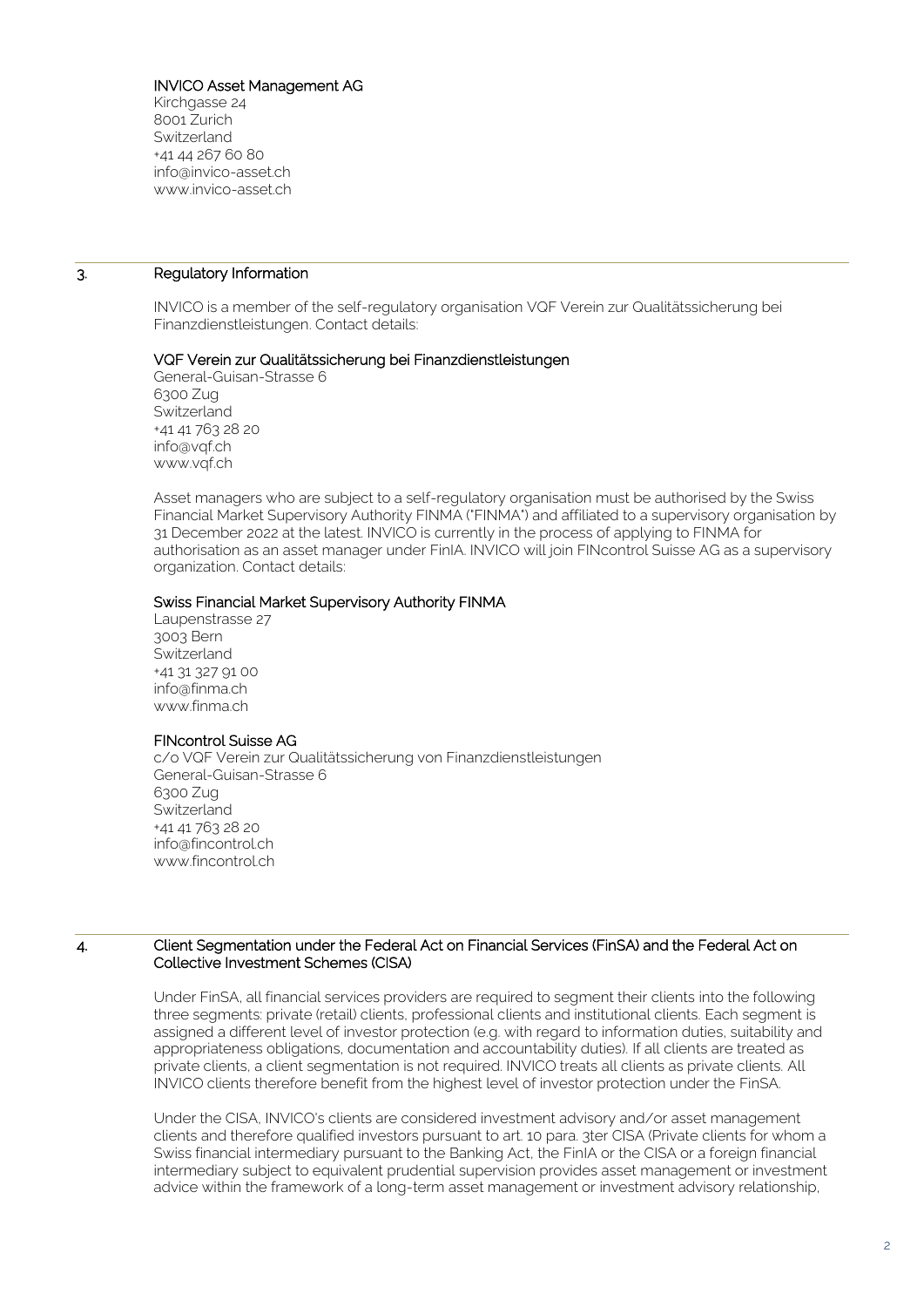unless the clients have declared that they do not wish to be considered as such. The declaration must be in writing or in another form verifiable by text.).

Qualified investors may invest in Swiss collective investment schemes that are subject to a simplified authorisation and approval procedure and are exempt from certain investor protection requirements and/or in foreign collective investment schemes that are not authorised for offering to non-qualified investors in Switzerland and are therefore not subject to supervision by FINMA. Such foreign collective investment schemes may be subject to requirements that are not equivalent to those of the CISA, e.g. with regard to organisation and/or legal structure, investor rights or investment policy/restrictions.

## 5. Information on the financial services offered by INVICO

INVICO provides its clients with the financial services of asset management, investment advice and the acquisition and sale of financial instruments in accordance with Art. 3 lit. c lit. 1, 3 and 4 FinSA.

#### 5.1. Asset management

#### 5.1.1. Nature, characteristics and functioning of the financial service

The asset manager, as the client's authorised representative, manages the client's assets in the name and for the account and at the risk of the client. Within the framework of the suitability test, the agreed investment strategy and investment restrictions, the asset manager carries out transactions at its own free discretion and without consulting the client.

## 5.1.2. Rights and duties

The asset manager has a duty to the client to manage the assets in the client's portfolio. In doing so, the asset manager selects the investments to be included in the portfolio with due care. The asset manager ensures an appropriate distribution of risk within the framework of the investment strategy. He regularly monitors the assets under management and ensures that the investments are in line with the agreed investment strategy and are suitable for the client. The asset manager regularly informs the client about the asset management activities.

# 5.1.3. Risks

The following risks basically arise which lie in the client's sphere of risk and which are therefore borne by the client:

- Risk of the chosen investment strategy: Different risks may arise from the investment strategy chosen by the client and agreed with the asset manager. The client bears these risks in full. A presentation of the risks and a corresponding risk explanation are provided before the investment strategy is agreed.
- Substance preservation risk or the risk that the financial instruments in the portfolio lose value: This risk, which can vary depending on the financial instrument, is borne in full by the client. For the risks of the individual financial instruments, please refer to the booklet "Risks in trading with financial instruments" published by the Swiss Bankers Association (SBA).
- Risk as a qualified investor in collective investment schemes: Clients who make use of asset management within the framework of a long-term asset management relationship are considered qualified investors within the meaning of the CISA. They have access to collective investment schemes that are exclusively open to qualified investors. This status enables a broader range of financial instruments to be taken into account in the design of the portfolio. Collective investment schemes for qualified investors may be exempt from regulatory requirements. Such financial instruments are thus not or only partially subject to Swiss regulations. This may give rise to risks, in particular due to liquidity, investment strategy or transparency. Detailed information on the risk profile of a particular collective investment scheme can be found in the constituent documents of the financial instrument and, where applicable, the basic information sheet and the prospectus.
- Information risk on the part of the asset manager or the risk that the asset manager has too little information to make an informed investment decision: In asset management, the asset manager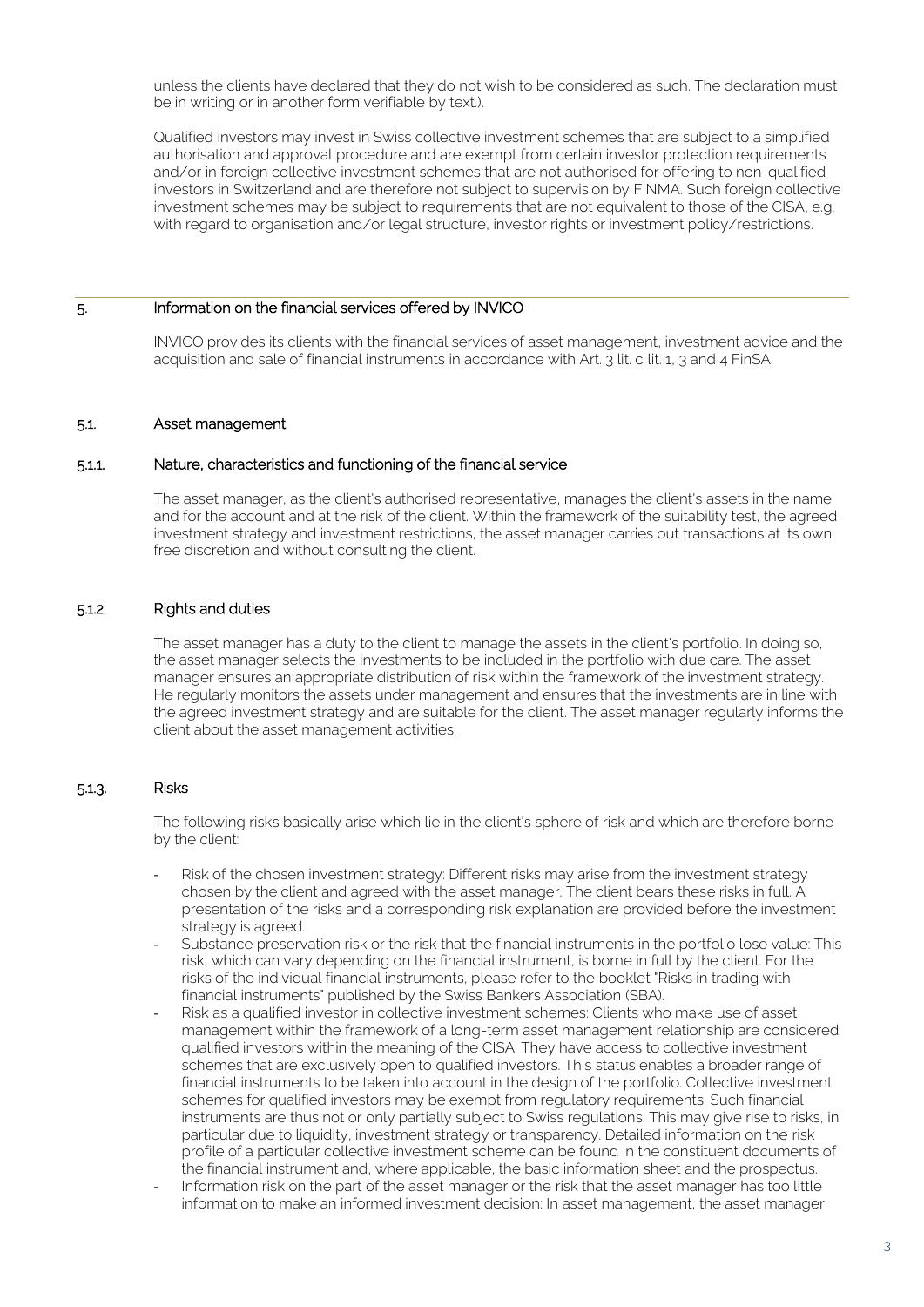takes into account the client's financial circumstances and investment objectives, depending on the client segment (suitability test). Should the client provide the asset manager with insufficient or inaccurate information regarding his financial circumstances and/or investment objectives, there is a risk that the asset manager will not be able to make investment decisions that are suitable for the client.

Furthermore, asset management gives rise to risks which lie within the asset manager's sphere of risk and for which the asset manager is liable to the client. INVICO has taken appropriate measures to counter these risks, in particular by observing the principle of good faith and the principle of equal treatment when processing client orders. INVICO ensures the best possible execution of client orders.

# 5.1.4. Market offer taken into account

The market offering taken into account in the selection of financial instruments includes INVICO's own financial instruments and those of third parties. The following financial instruments may be used in the context of asset management:

- Shares listed on Swiss and/or foreign stock exchanges;
- Debt securities issued by governments and companies;
- Units in collective investment schemes;
- Derivatives traded on an exchange or over-the-counter ("OTC") with regulated financial intermediaries specialising in these transactions;
- Structured products;
- Money market instruments;
- Bonds (shares in a global loan with uniform terms).

# 5.2. Portfolio-related investment advice

## 5.2.1. Nature, characteristics and operation of the financial service

Investment advice is the provision of personal recommendations relating to transactions in financial instruments. Within the framework of portfolio-related investment advice, the investment advisor advises the client on transactions with financial instruments, taking into account the client's entire portfolio. Depending on the client segment, this is done according to the results of the suitability test. The client then decides for herself/himself to what extent he wishes to follow the recommendation of the investment advisor.

# 5.2.2. Rights and obligations

Depending on the agreement with the client, portfolio-related investment advice may be provided at agreed intervals both at the initiative of the client and at the initiative of the investment advisor. In doing so, the investment adviser shall advise the client to the best of its knowledge and belief and with the same care as it takes in its own affairs.

Depending on the agreement with the client, the investment advisor shall regularly check whether the structuring of the portfolio corresponds to the agreed investment strategy. If it is determined that there is a deviation from the agreed investment strategy, the investment advisor shall recommend a corrective measure to the client.

Furthermore, the investment advisor regularly informs the client about the agreed and provided investment advice.

# 5.2.3. Risks

In the case of portfolio-related investment advice, the following risks exist in principle, which lie in the client's sphere of risk and which are therefore borne by the client:

Risk of the selected investment strategy: Different risks may arise from the investment strategy selected by the client and agreed with the investment advisor (cf. below). The client shall bear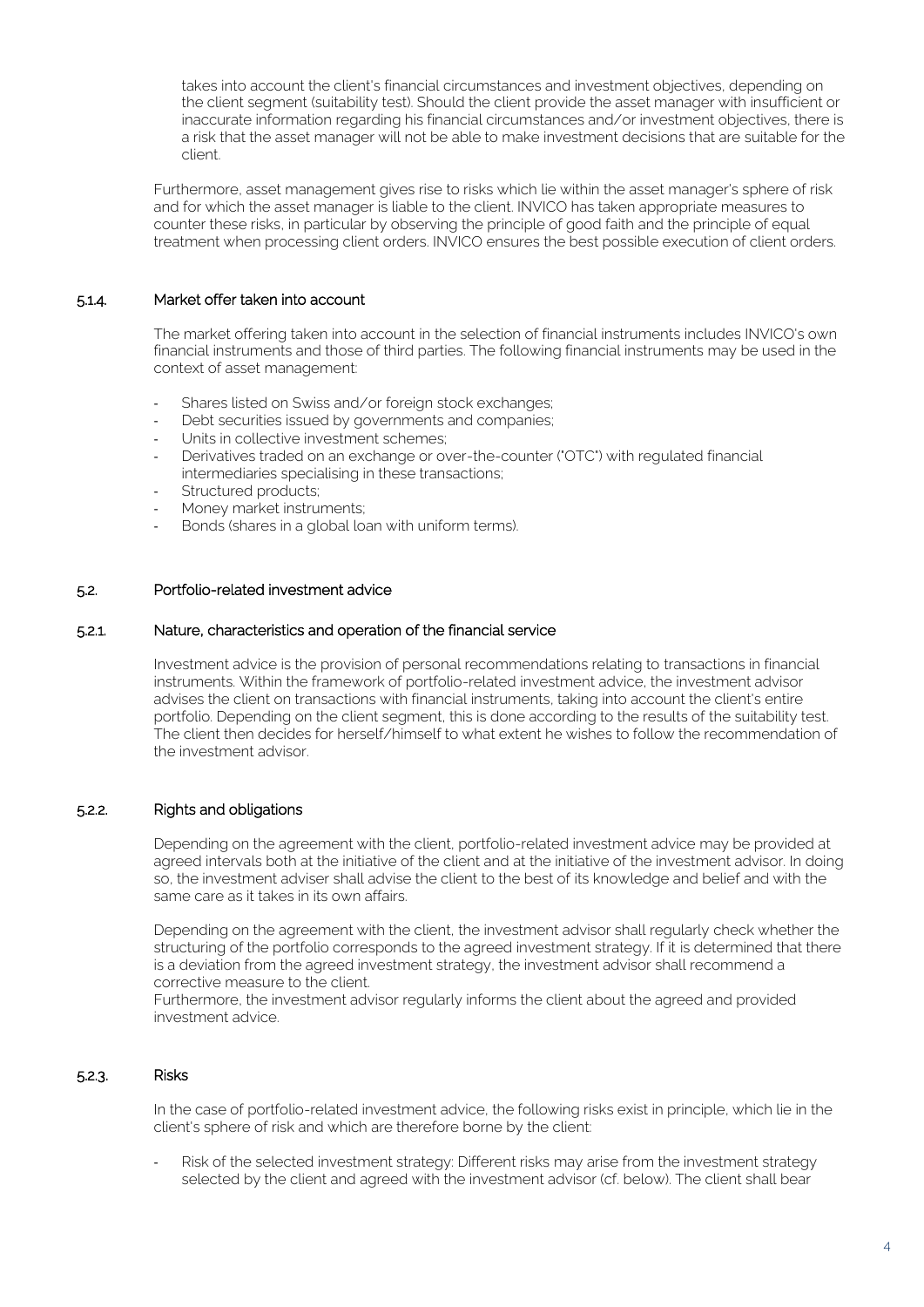these risks in full. A presentation of the risks and a corresponding risk explanation are provided before the investment strategy is agreed.

- Substance preservation risk or the risk that the financial instruments in the portfolio lose value: This risk, which can vary depending on the financial instrument, is borne in full by the client. For the risks of the individual financial instruments, please refer to the booklet "Risks in trading with financial instruments" of the SBA.
- Information risk on the part of the client or the risk that the client has too little information to make an informed investment decision: Even if the investment advisor takes the portfolio into account when providing portfolio-related investment advice, the client makes the investment decisions himself. Accordingly, the client needs specialist knowledge to understand the financial instruments. Thus, the risk arises for the client that he does not follow the investment recommendations that are suitable for him due to a lack of or inadequate financial knowledge.
- Risk with regard to timing when placing orders or the risk that the client places a buy or sell order too late following advice, which can lead to price losses: The recommendations made by the investment advisor are based on the market data available at the time of the advice and are only valid for a short period of time due to the market dependency.
- Information risk on the part of the investment advisor or the risk that the investment advisor has too little information to be able to make an appropriate recommendation: In the case of portfoliorelated investment advice, the investment advisor takes into account the financial circumstances and investment objectives (suitability test) as well as the needs of the client, depending on the client segment. If the client provides the investment advisor with insufficient or inaccurate information about his financial circumstances, investment objectives or needs, there is a risk that the investment advisor will not be able to provide him with suitable advice.
- Risk of insufficient monitoring or the risk that the client does not monitor his portfolio or monitors it insufficiently: Before making an investment recommendation, the investment advisor reviews the composition of the portfolio. Outside of the advisory service, the investment advisor is not obliged to monitor the structuring of the portfolio at any time. Insufficient monitoring by the client may give rise to various risks, such as cluster risks.
- Risk as a qualified investor in collective investment schemes: Clients who take advantage of portfolio-related investment advice within the framework of a long-term investment advisory relationship are considered qualified investors within the meaning of CISA. Qualified investors have access to forms of collective investment schemes that are exclusively open to qualified investors. This status enables a broader range of financial instruments to be taken into account in the design of the portfolio. Collective investment schemes for qualified investors may be exempt from regulatory requirements. Such financial instruments are thus not or only partially subject to Swiss regulations. This may give rise to risks, in particular due to liquidity, investment strategy or transparency. Detailed information on the risk profile of a specific collective investment scheme can be found in the constituent documents of the financial instrument and, where applicable, in the basic information sheet and the prospectus.

Furthermore, portfolio-related investment advice gives rise to risks that are within the risk sphere of the investment adviser and for which the investment adviser is liable to the client. The investment adviser has taken appropriate measures to counter these risks, in particular by observing the principle of good faith and the principle of equal treatment when processing client orders. INVICO ensures the best possible execution of client orders.

# 5.2.4. Market offer taken into account

The market offering taken into account in the selection of financial instruments includes own and thirdparty financial instruments. Within the scope of portfolio-related investment advice, the following financial instruments are available to the client:

- Shares listed on Swiss and foreign stock exchanges;
- Debt securities issued by governments and companies;
- Units in collective investment schemes;
- Derivatives traded on the stock exchange or OTC with regulated financial intermediaries specialising in these transactions;
- Structured products;
- Money market instruments;
- Bonds (shares in a global loan with uniform terms and conditions).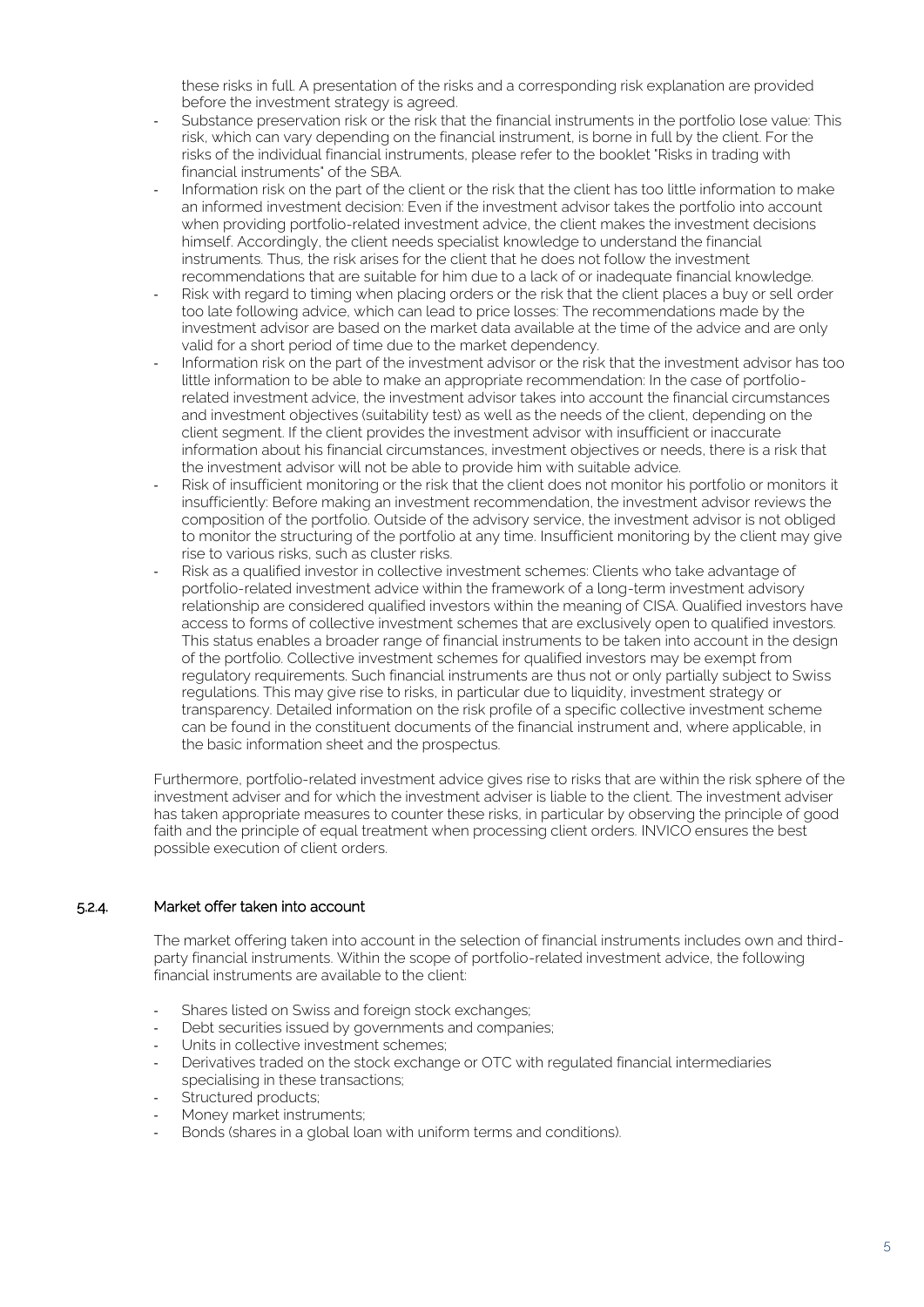# 5.3. Transaction-related investment advice

# 5.3.1. Nature, characteristics and operation of the financial service

Investment advice is the provision of personal recommendations relating to transactions in financial instruments. In the context of transaction-based investment advice, the investment advisor advises the client on individual transactions in financial instruments without taking into account the client's portfolio. Depending on the client segment, the investment advisor inquires about the knowledge and experience of its clients and, before recommending financial instruments, checks whether these are appropriate for the client (appropriateness test). Based on this, the investment advisor gives the client a personal recommendation for the purchase, sale or holding of financial instruments. The client decides for himself to what extent he wishes to follow the recommendation of the investment advisor. He is responsible for the structuring of his portfolio. The composition of the portfolio and the suitability of a financial instrument for the client (suitability test), i.e. whether a financial instrument corresponds to the investment objectives and financial circumstances of the client, is not checked by the investment advisor.

# 5.3.2. Rights and duties

The investment advisor gives personal investment recommendations. Depending on the agreement with the client, transaction-related investment advice may be provided at agreed intervals both at the initiative of the client and at the initiative of the investment adviser. In doing so, the Investment Advisor shall advise the Client to the best of its knowledge and belief and with the same diligence that it uses in its own affairs.

Furthermore, INVICO regularly informs the client about the investment advice agreed and provided.

# 5.3.3. Risks

In the case of transaction-related investment advice, the following risks arise in principle, which lie in the sphere of risk of the client and which are therefore borne by the client:

- Substance preservation risk or the risk that the financial instruments in the portfolio lose value: This risk, which may vary depending on the financial instrument, is borne in full by the client. For the risks of the individual financial instruments, please refer to the booklet "Risks in Trading with Financial Instruments" published by the SBA.
- Information risk on the part of the investment advisor or the risk that the investment advisor has too little information to be able to make an appropriate recommendation: In transaction-related investment advice, the investment advisor takes into account the knowledge and experience as well as the needs of the client, depending on the client segment. If the client provides the investment adviser with insufficient or inaccurate information about his knowledge, experience and/or needs, there is a risk that the investment adviser will not be able to advise him appropriately.
- Information risk on the part of the client or the risk that the client has too little information to make an informed investment decision: The investment advisor does not take into account the composition of the portfolio when providing transactional investment advice and does not conduct a suitability test with regard to the client's investment objectives and financial circumstances. Accordingly, the client needs specialist knowledge in order to understand the financial instruments. Thus, transaction-based investment advice creates the risk for the client that, due to a lack of or inadequate financial knowledge, he/she will make investment decisions that do not correspond to his/her financial circumstances and/or investment objectives and are therefore not suitable for him/her.
- Risk with regard to timing when placing orders or the risk that the client places a buy or sell order too late following advice, which may lead to price losses: The recommendations made by the investment advisor are based on the market data available at the time of the advice and are only valid for a short period of time due to the market dependency.
- Risk of insufficient monitoring or the risk that the client does not monitor his portfolio or monitors it insufficiently: The investment advisor does not at any time have a duty to monitor, advise, warn or explain with regard to the quality of the individual positions and/or the structuring of the portfolio. Various risks, such as cluster risks, may be associated with inadequate monitoring by the client.
- Risk as a qualified investor in collective investment schemes: Clients who take advantage of transaction-related investment advice within the framework of a long-term investment advisory relationship are considered qualified investors within the meaning of the CISA. Qualified investors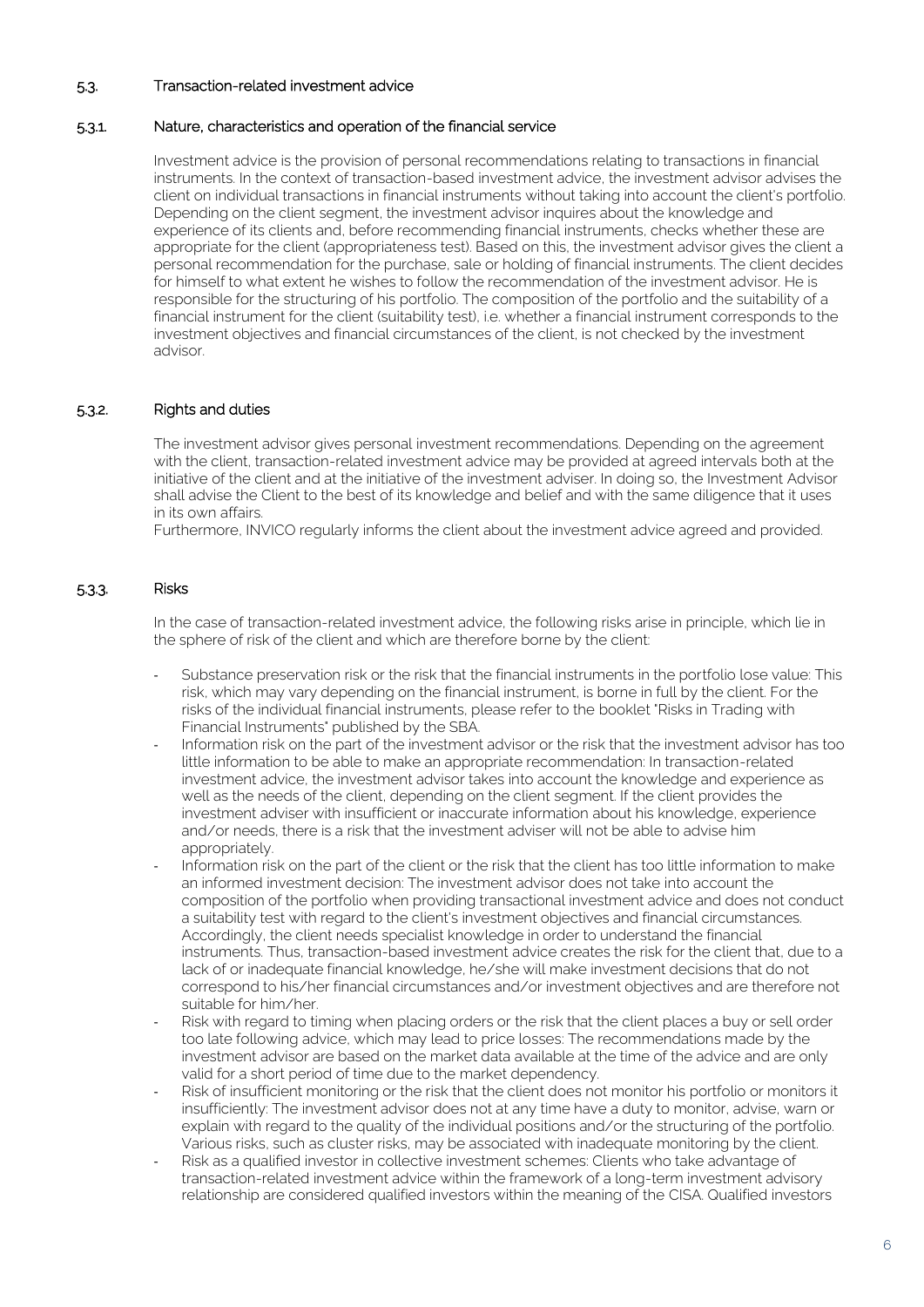have access to forms of collective investment schemes that are exclusively open to qualified investors. This status enables a broader range of financial instruments to be taken into account in the design of the portfolio. Collective investment schemes for qualified investors may be exempt from regulatory requirements. Such financial instruments are thus not or only partially subject to Swiss regulations. This may give rise to risks, in particular due to liquidity, investment strategy or transparency. Detailed information on the risk profile of a specific collective investment scheme can be found in the constituent documents of the financial instrument and, where applicable, in the basic information sheet and the prospectus.

Furthermore, transaction-related investment advice gives rise to risks which are within the risk sphere of the investment adviser and for which the investment adviser is liable to the client. The investment advisor has taken appropriate measures to counter these risks, in particular by observing the principle of good faith and the principle of equal treatment when processing client orders. INVICO ensures the best possible execution of client orders.

# 5.3.4. Market offer taken into account

The market offering taken into account in the selection of financial instruments includes own and thirdparty financial instruments. The following financial instruments are available to the client for transaction-related investment advice:

- Shares listed on Swiss and foreign stock exchanges;
- Debt securities issued by governments and companies;
- Units in collective investment schemes;
- Derivatives traded on the stock exchange or OTC with regulated financial intermediaries specialising in these transactions;
- Structured products;
- Money market instruments;
- Bonds (shares in a global loan with uniform terms and conditions).

# 5.4. Acquisition and disposal of financial instruments

INVICO offers its clients a broadly diversified range of financial instruments. The risks associated with the financial instruments offered, as well as other important information that forms the basis of an investment, can be found in the relevant documents (such as the prospectus, fund contract, key investor information document (KIID) or basic information sheet and annual and semi-annual reports). The current version of the relevant documents can be obtained from the website www.invico-asset.ch (under "Products" or from INVICO.

# 6. Appropriateness & Suitability

FinSA generally requires financial service providers that provide investment advice or portfolio management services for private clients to perform an appropriateness or suitability review.

INVICO relies on the information provided by you or the individual authorised to act on your behalf. You or your authorised representative(s) are obliged to notify INVICO immediately of any change in circumstances that may necessitate changes or updates in terms of appropriateness or suitability.

For execution only services, which we only offer in exceptional instances, we will neither conduct an appropriateness nor a suitability check. This information about the non-performance of appropriateness or suitability checks in the context of execution only services is only provided here as a one-time information and will not be repeated at a later stage when execution only transactions occur.

# 7. General risks of financial instruments

Investments in financial instruments involve opportunities but also bear risks. It is important that you understand these risks before using a financial service. For this purpose, the booklet "Risks Involved in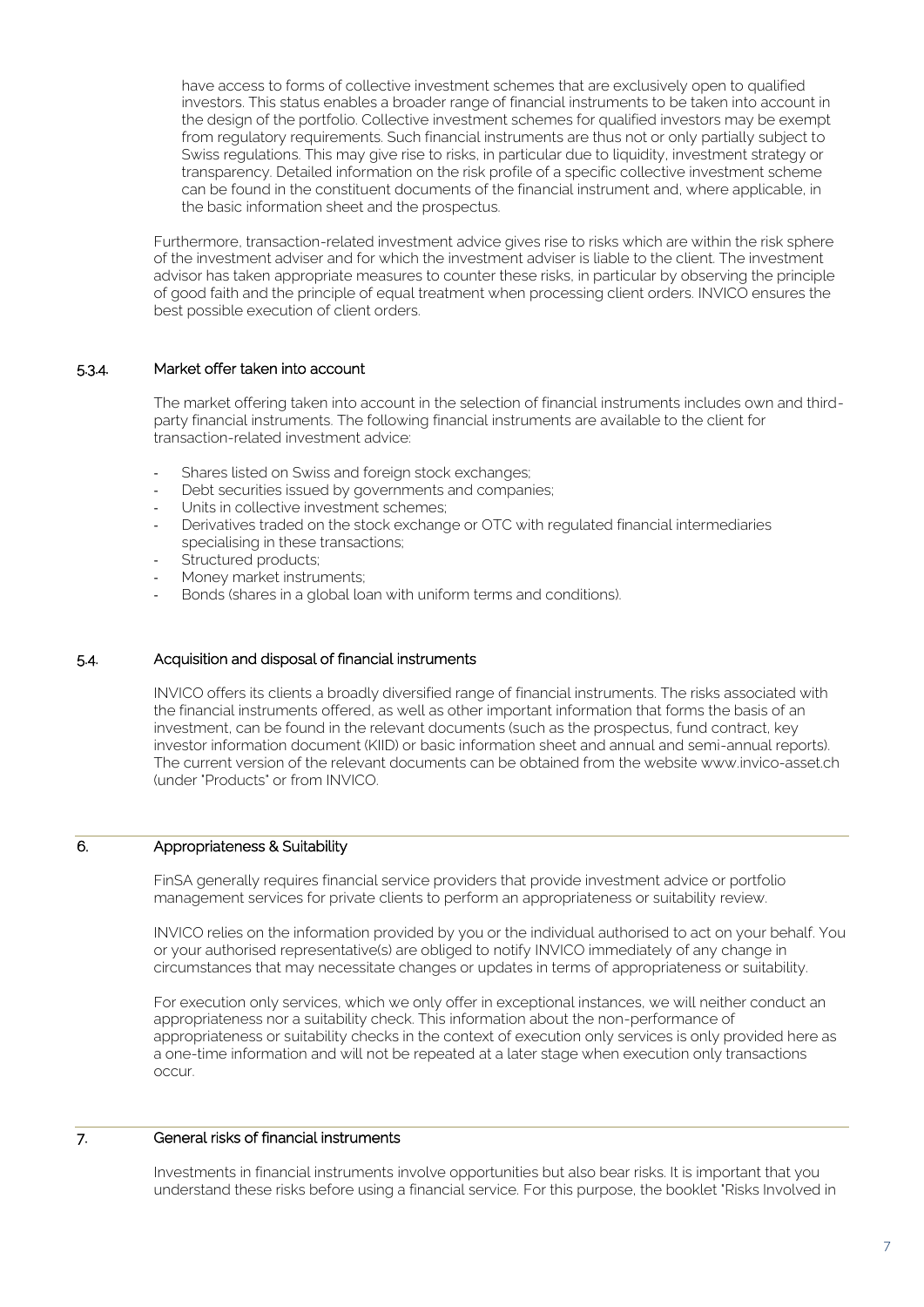Trading Financial Instruments" of the SBA is made available on our website: www.invico-asset.ch. You can also obtain a copy of the booklet from your client relationship manager on request. Please read this information carefully. If you have any questions, please contact your client relationship manager.

# 8. Cost Information

Costs and fees may be incurred both by INVICO and by third parties (e.g. through third party financial instruments in your portfolio) in connection with the provision of financial services. We distinguish between costs and fees that are charged directly to your account and indirect costs related to holding of financial instruments (e.g. ongoing charges). INVICO also uses its own financial instruments and/or such financial instruments for which INVICO acts as asset manager or as investment adviser when providing services. In this case, INVICO may receive both remuneration for its activity for the financial instrument and remuneration for its activity as asset manager or investment adviser for other clients. This may result in conflicts of interest. INVICO discloses the amount of the remuneration received to the clients.

Information on the actual costs and fees of your financial services are disclosed in the agreement between INVICO and you and can also be obtained from your client relationship manager.

## 9. Offered Market Universe

When rendering financial services, INVICO generally offers financial instruments that are issued, managed, developed, administered or controlled by it or use third party financial instruments.

# 10. Execution of Orders (Best Execution)

When executing client orders, we ensure that the best possible outcome is achieved in terms of cost, timing and quality. We have taken all appropriate steps to obtain the best-possible result when executing transactions in financial instruments for you.

Please contact us, if you have any questions regarding our Best Execution Policy.

# 11. Conflicts of Interest

INVICO has implemented and maintains appropriate organisational and administrative measures with a view to taking all appropriate steps to prevent or manage conflicts of interest that could arise through the provision of financial services from constituting or giving rise to a risk of damage to the interest of its clients.

A conflict arises where the interests of one party (e.g. INVICO, or a director, or any staff, or a client) are not currently, or may not in future be aligned with the interests of another party. Therefore, one party may be disadvantaged to the advantage of the other.

Our Conflicts of Interest Policy which is proportionate to the nature and scale of our business, allow us to identify, record, manage, mitigate or disclose conflicts of interest. Where disadvantages for clients cannot be ruled out, or only at disproportionate expense, we will disclose this fact to you in a suitable manner.

Please contact us, if you have any questions regarding our Conflicts of Interest Policy.